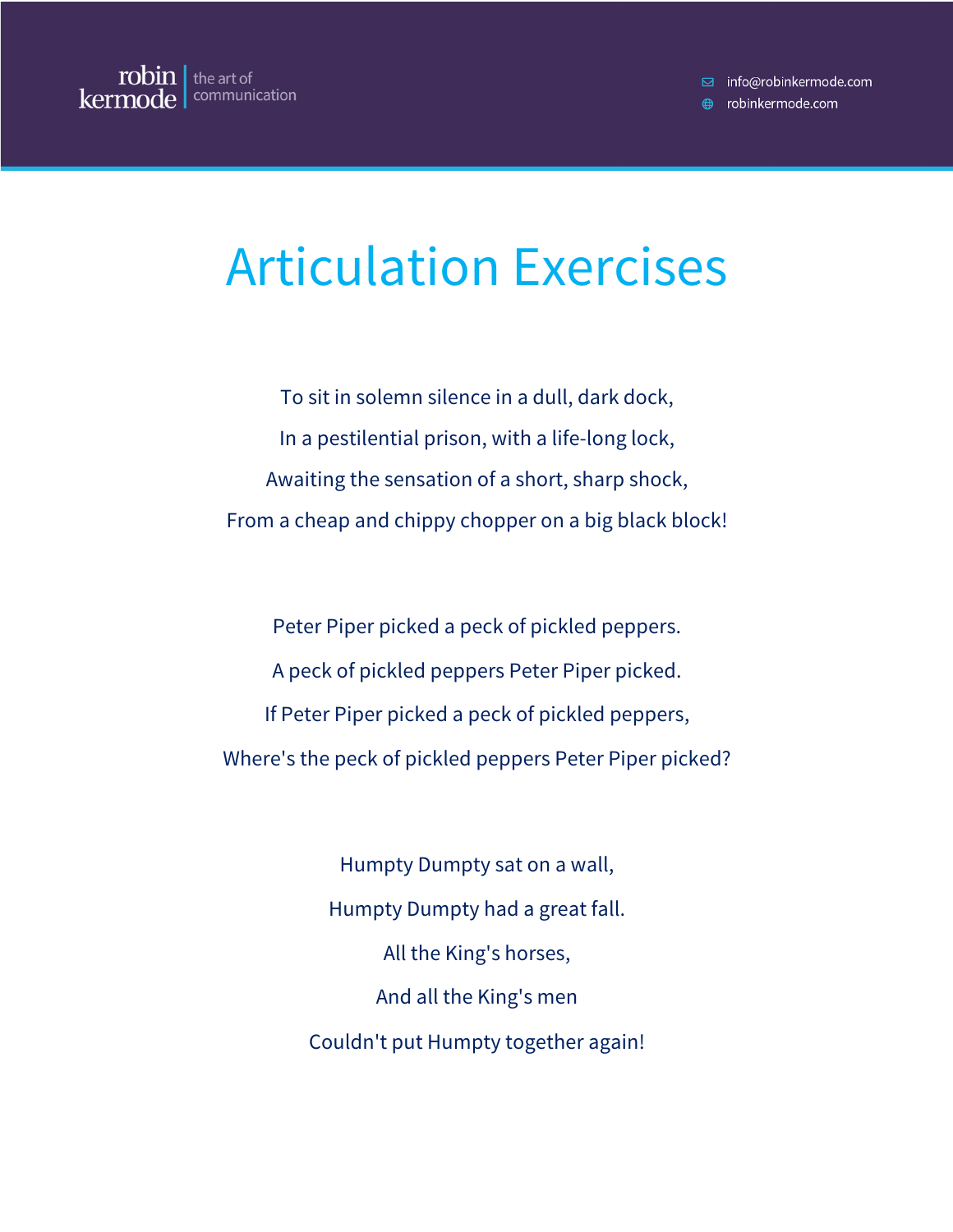□ info@robinkermode.com

**A** robinkermode.com

Round the ragged rock The ragged rascal ran.

Red leather, yellow leather. Red leather, yellow leather.

Betty bought a bit of butter But she found the butter bitter, So she bought a bit of better butter To make the bitter butter better!

I saw Susie sitting in a shoe shine shop. Where she sits she shines, and where she shines she sits.

How much wood could A woodchuck chuck, if A wood-chuck could chuck wood?